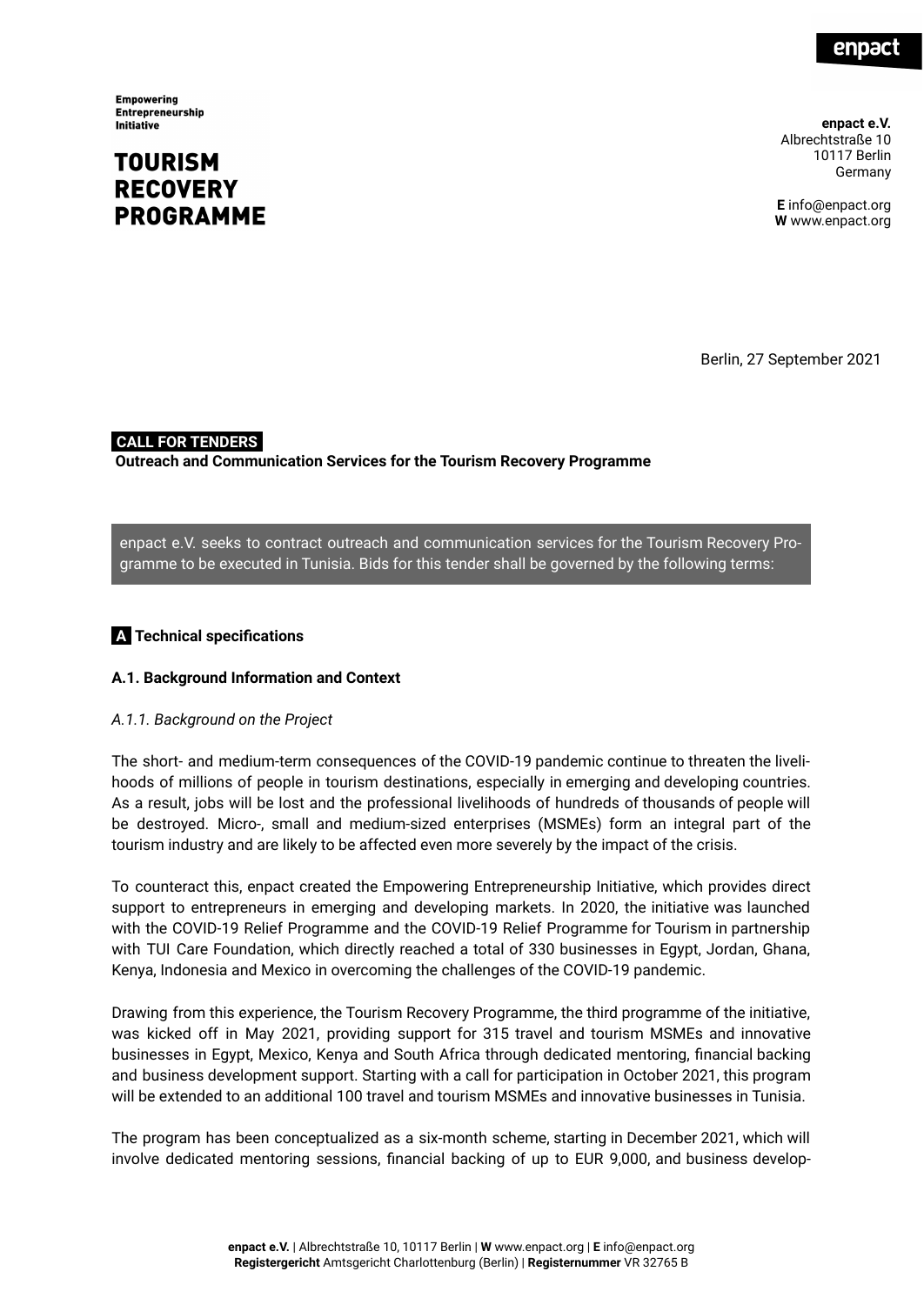ment support through a self-paced online course and expert workshops. The project targets teams of innovative young entrepreneurs and founders from up to 100 businesses in Tunisia. These companies had functioning business models prior to the COVID-19 crisis.

## *A.1.2. Timeline and Criteria for Participant Selection*

The application period for the Tunisian batch of the program will begin on 4 October 2021, with an outreach campaign conducted until 24 October 2021 in order to attract potential businesses which fit the eligibility criteria to apply.

This selection process aims to find candidates which are a legal representative or key team member of a MSME operating in tourism or a tourism-related sector that

- was founded and legally registered in Tunisia between 2008 and 2018,
- showed traction and financial stability before the start of the COVID-19 pandemic,
- has an innovative approach to create economic, social or environmental impact,
- show a certain degree of digitization,
- will clearly benefit from the program's financial support,
- will clearly benefit from the program's training and mentoring component,

who are motivated and show evidence that they will actively participate in the program. Special attention will be put on candidates who distinguish themselves in terms of diversity and inclusion. Per business, three applicants will be accepted into the program, totalling at 300 participants for the Tunisian batch of the Tourism Recovery Programme.

The applications submitted will be filtered and analysed by enpact e.V. and its partners. Finalists will be invited to virtual interviews of 30 minutes each; these interviews will be conducted between 2 and 22 November 2021. The program is expected to launch in December 2021 with the 300 final selected participants and last for 6 months until June 2022.

## *A.1.3. Background on the Involved Organizations*

## A.1.3.1. enpact e.V.

The non-profit organisation enpact was founded in 2013 with the aim of empowering entrepreneurs, ecosystems and international cooperation. enpact is one of the world leaders in the cultivation of startup ecosystems as a means to promote international cooperation and development. Through a variety of products and services, enpact supports founders and startups in Europe, Africa, Asia, Latin America and the Middle East. At present, enpact's network consists of more than 1.000 startups, 500 mentors and 50 support organisations in over 20 countries.

## A.1.3.2. TUI Care Foundation

TUI Care Foundation builds on the potential of tourism as a force for good by supporting and initiating partnerships and projects that create new opportunities for the young generation and contribute to thriving destinations all over the world. By connecting holidaymakers to good causes, we foster education and the wellbeing of children and youth, the protection of nature and the environment, and the positive impacts of tourism on people and places in destinations worldwide.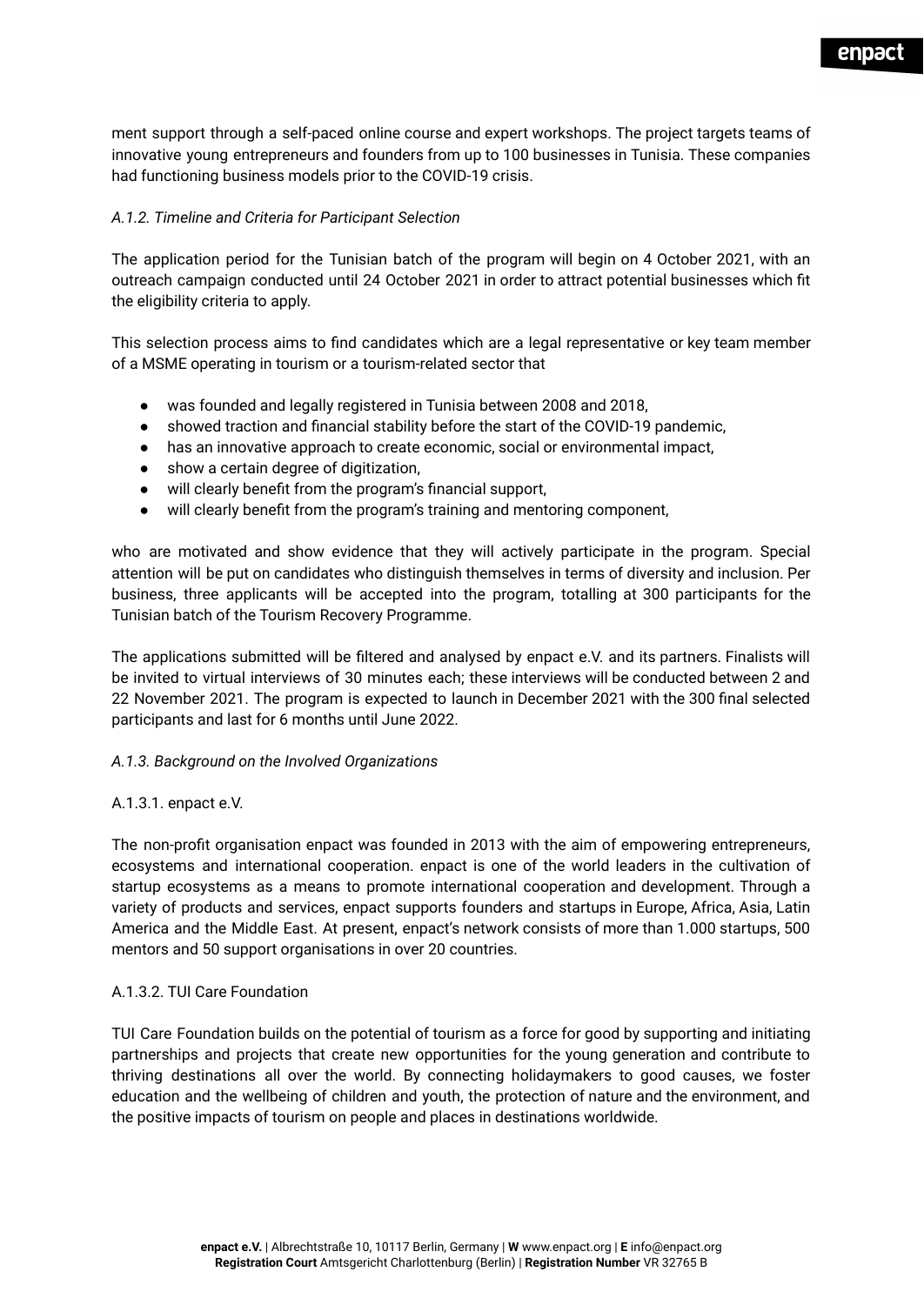## **A.2. Objectives of this Tender**

enpact e.V. wishes to enter into a service contract.

The objective of this tender is to

- increase the general visibility of the Tourism Recovery Programme in Tunisia and to
- facilitate the acquisition/selection of participants and experts/mentors for the program.

The tender is intended to pick up on the outreach and communication work done so far for the project and embed it in the tourism ecosystem in Tunisia.

The tenderer is expected to have a substantial network of businesses and business stakeholders such as trade promotion agencies, business associations, business professionals and experts — in at least three out of the following branches of the Tunisian economy:

- Tourism
- Services
- Social enterprises
- Startups
- Small and medium enterprises
- Research and development
- Press and media

The tenderer has a proven track record of promoting the interests of small and medium businesses in Tunisia as well as of creating networks between small and medium sized businesses and their local and national stakeholders.

Due to the fact that the objectives of this tender require very diverse networks and fields of expertise, the contracting authority is presenting it in the form of three equally distinctive Work Packages, which are described in the following section.

## **A.3. Work Packages and Deliverables**

## *A.3.1. Work Package 1 – Outreach partnerships*

The first work package delivers on the general visibility objective of the tender: Its goal is to create a network of stakeholders in relevant sectors for the purposes of the Tourism Recovery Programme, which is informed of the program and the call for applications in Tunisia.

The specific deliverables of Work Package 1 are as follows:

- A minimum of 50 relevant stakeholders are identified and informed about the program,
- A minimum of 12 relevant stakeholders are personally introduced to the program,
- A minimum of ten relevant media partners are identified and informed about the program,

Before the start of any outreach activity, enpact is provided a list of relevant stakeholders and media partners in order to assess their suitability; stakeholders and media partners excluded by enpact must not be informed of the programme by the tenderer.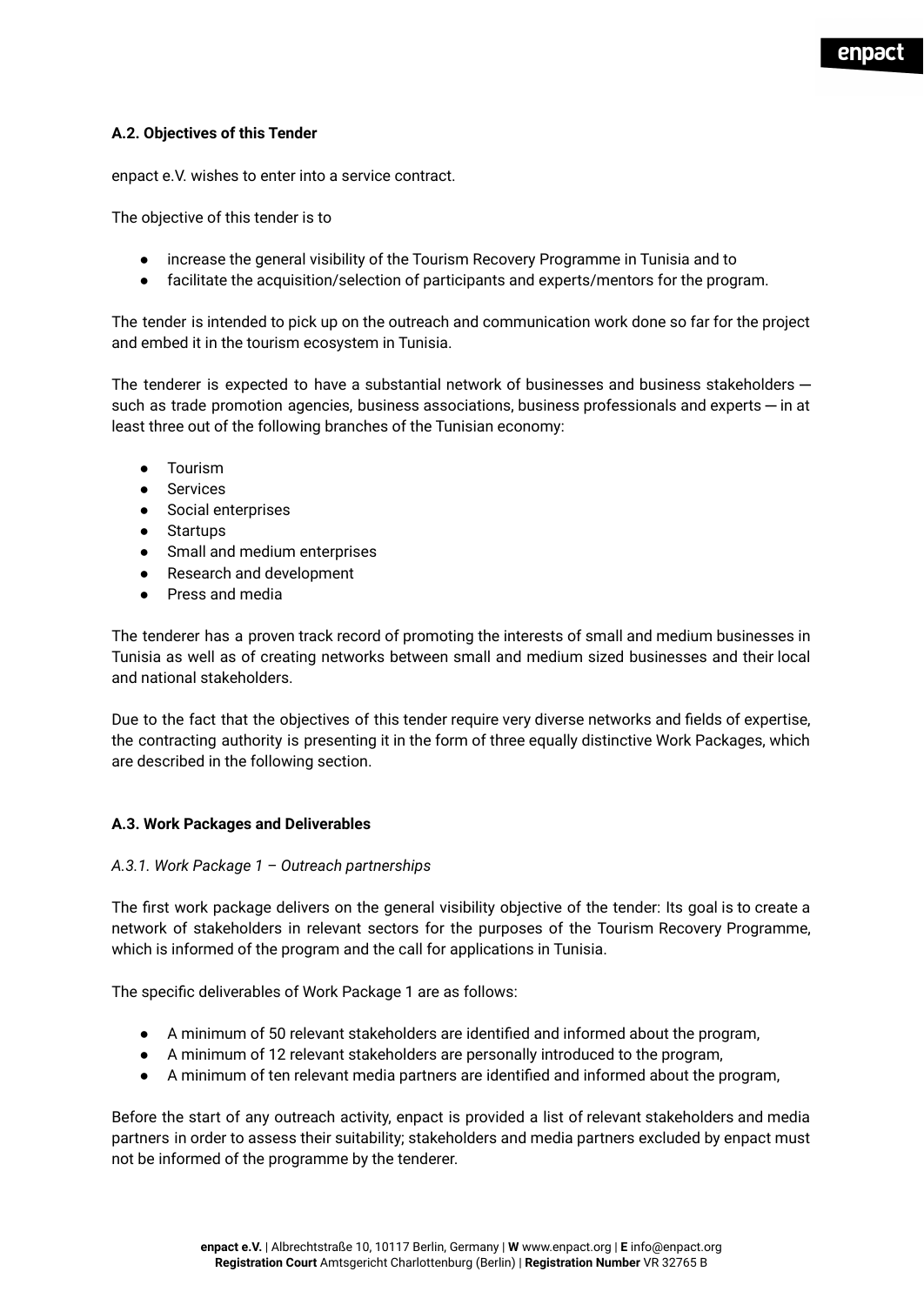It is expected that introduction meetings - if possible in consideration of current safety guidelines and travel restrictions - are conducted in person. For reasons of cost and time efficiency, meetings may be conducted virtually in exceptional cases. The tenderer will be provided a set of outreach materials in the visual identity of the program for the use of their activities; all activities must follow the initiative's style guide.

## *A.3.2. Work Package 2 – Participant Acquisition and Selection*

The second work package delivers on the participant acquisition and selection objective of the tender: Its goal is to reach a wide scope of businesses and organisations eligible for the Tourism Recovery Programme, encourage them to apply for the program and facilitate the collection of information necessary for the selection process.

The specific deliverables of Work Package 2 are as follows:

- A minimum of 100 eligible businesses are identified and informed about the program,
- A minimum of 15 relevant stakeholders provably commit to promote the program among their followers or members,
- Upon request, a minimum of 50 applications are vetted by the tenderer within enpact's selection software, including virtual assessment by interviews of 30-45 minutes respectively.

Before the start of any outreach activity, enpact is provided a list of relevant businesses and stakeholders in order to assess their suitability; businesses and stakeholders excluded by enpact must not be informed of the programme by the tenderer. The tenderer will be provided a set of outreach materials in the visual identity of the program for the use of their activities; all activities must follow the initiative's style guide.

## *A.3.3. Work Package 3 – Experts and Mentors Acquisition and Selection*

The third work package delivers on the experts and mentors acquisition and selection objective of the tender: Its goal is to reach a wide scope of experts and professionals competent to support the participants of the Tourism Recovery Programme and encourage them to contribute to the program and facilitate the collection of information necessary for their selection.

Competent experts and mentors have long-standing experience in areas related to the Tourism Recovery Programme, such as

- Market Access an Internationalization
- Organizational Development and Human Resources
- Business Development and Sales
- Marketing and Public Relations
- Finance, Accounting and Taxation
- Sustainability, IMM and ESG
- Digital Transformation and Innovation
- Social & Impact Entrepreneurship

Prior experience in mentoring or the tourism sector is not required. Experts will be contracted in a separate tendering process; mentors will be required to dedicate four monthly hours over a period of three months on a pro-bono basis (starting March 2021).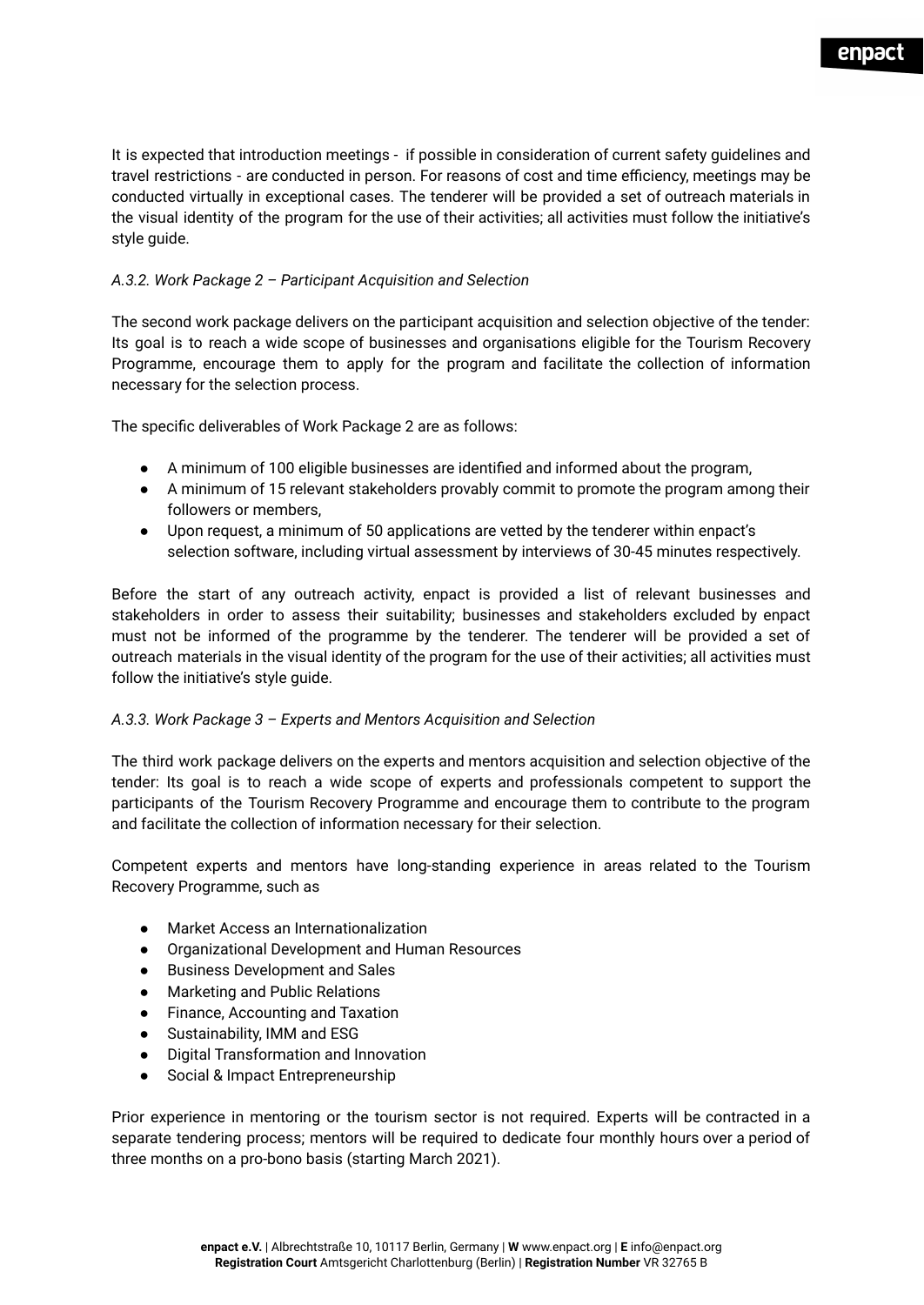The specific deliverables of Work Package 3 are as follows:

- A minimum of 50 competent mentors are identified and requested for the program,
- A minimum of five competent experts are identified and requested for the program,
- Upon request, mentors and experts are vetted for their inclusion in the program.

Before the start of any outreach activity, enpact is provided a list of potential experts and mentors in order to assess their suitability; experts and mentors excluded by enpact must not be informed of the programme by the tenderer. The tenderer will be provided a set of information materials in the visual identity of the program for the use of their activities; activities must follow the initiative's style guide.

#### **A.4. Geographic Scope of this Tender**

Potential tenderers may be agencies, companies or freelancers located and registered in any location. Due to the specific focus of this call for tenders, Tunisia-based tenderers are preferred. As described in the respective work packages, travelling in the field will be required by the tenderer in line with safety guidelines and travel restrictions imposed due to the ongoing global coronavirus pandemic.

#### **A.5. Starting Date for the Contract and Duration**

It is expected that the service contract will be signed by 8 October 2021 and run until the end of December 2021. The contract duration shall not succeed a total of ten weeks. The contract shall enter into force on the date on which it is signed by the last contracting party. The duration of the tasks and deliverables shall not exceed 31 December 2021. The execution of the deliverables shall not start before the contract has been signed or before the specific date specified in the contract.

#### **A.6. Price**

## The price payable under the contract shall not exceed EUR 12,000.00 including the applicable VAT.

In case each work package is awarded individually, the price caps will be broken down as follows:

- For Work Package 1 (Outreach partnerships), the price payable under the contract shall not exceed EUR 3,000 including the applicable VAT.
- For Work Package 2 (Participant Acquisition and Selection), the price payable under the contract shall not exceed EUR 6,000 including the applicable VAT.
- For Work Package 3 (Experts and Mentors Acquisition and Selection), the price payable under the contract shall not exceed EUR 3,000 including the applicable VAT.

Price revision, reimbursement of expenses and renewal are not foreseen in the contract but can be agreed upon if accepted by both the contracting authority and the tenderer.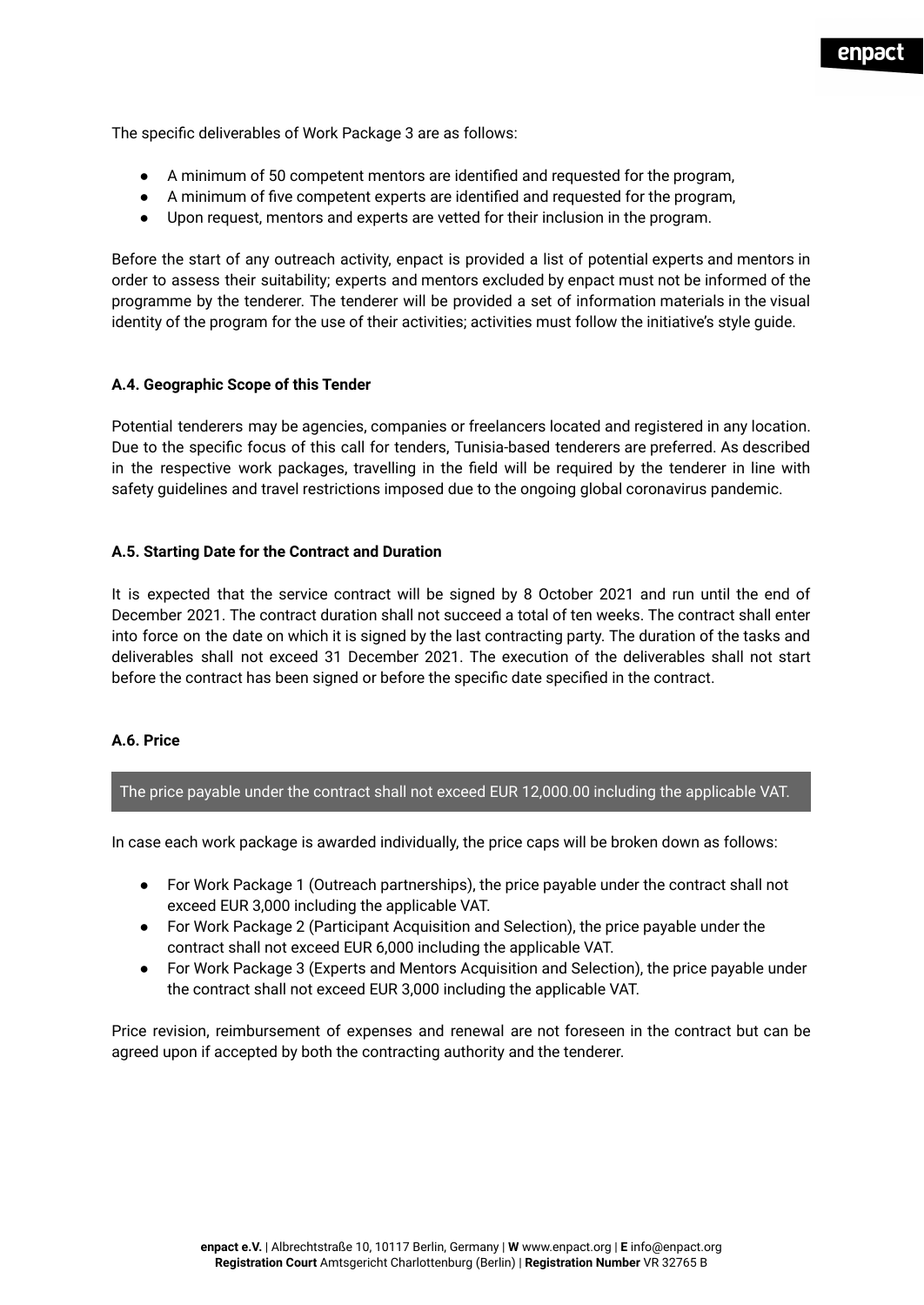## **.B. Technical Information on Tendering**

## **B.1. Eligibility**

Participation in this tender procedure is open on equal terms to any natural or legal person, regardless of their domicile or seat. Eligibility is solely dependent on the presentation of an offer. Due to the specific nature of the expertise and network required for the deliverables of this tender, it is expected that the tenderer demonstrates

- access to a substantial network of businesses, experts, media and other stakeholders in at least three relevant branches of the Tunisian economy (*see* above),
- a proven track record of promoting the interests of small and medium businesses in Tunisia,
- a proven track record of creating networks between small and medium sized businesses and their local and national stakeholders,
- high proficiency of Arabic, English and French.

It is possible for the tenderer to bid for individual Work Packages instead of the totality of the tender in case only a partial suitability of the tender to the network, expertise or ability of the tenderer is identified. Due to the specific focus of this call for tenders, Tunisia-based tenderers are preferred.

## **B.2. Guidelines on Offer and Offer Deadline**

Any entity wishing to respond to this call for tenders may do so by submitting a technical offer in English which covers the approach and services they can provide for the duration of the expected contract duration.

All technical offers should include:

- A general concept for how the tenderer will deliver on the expected deliverables. This simulation must include a price that would cover all the services foreseen in the concept. This price shall be considered the price ceiling that the tenderer is proposing.
- A price list, which states the unit price for all foreseen deliverables.

The tenderer should propose a suitable project team for the contract implementation. A contract manager should be appointed for the entire contract duration and shall ensure the overall management of the contract including timely completion of the activities, ensuring the required level of quality is met.

Offers are accepted until Wednesday, 6 October 2021 at 11.59pm (CEST) and must be submitted by e-mail to eei@enpact.org.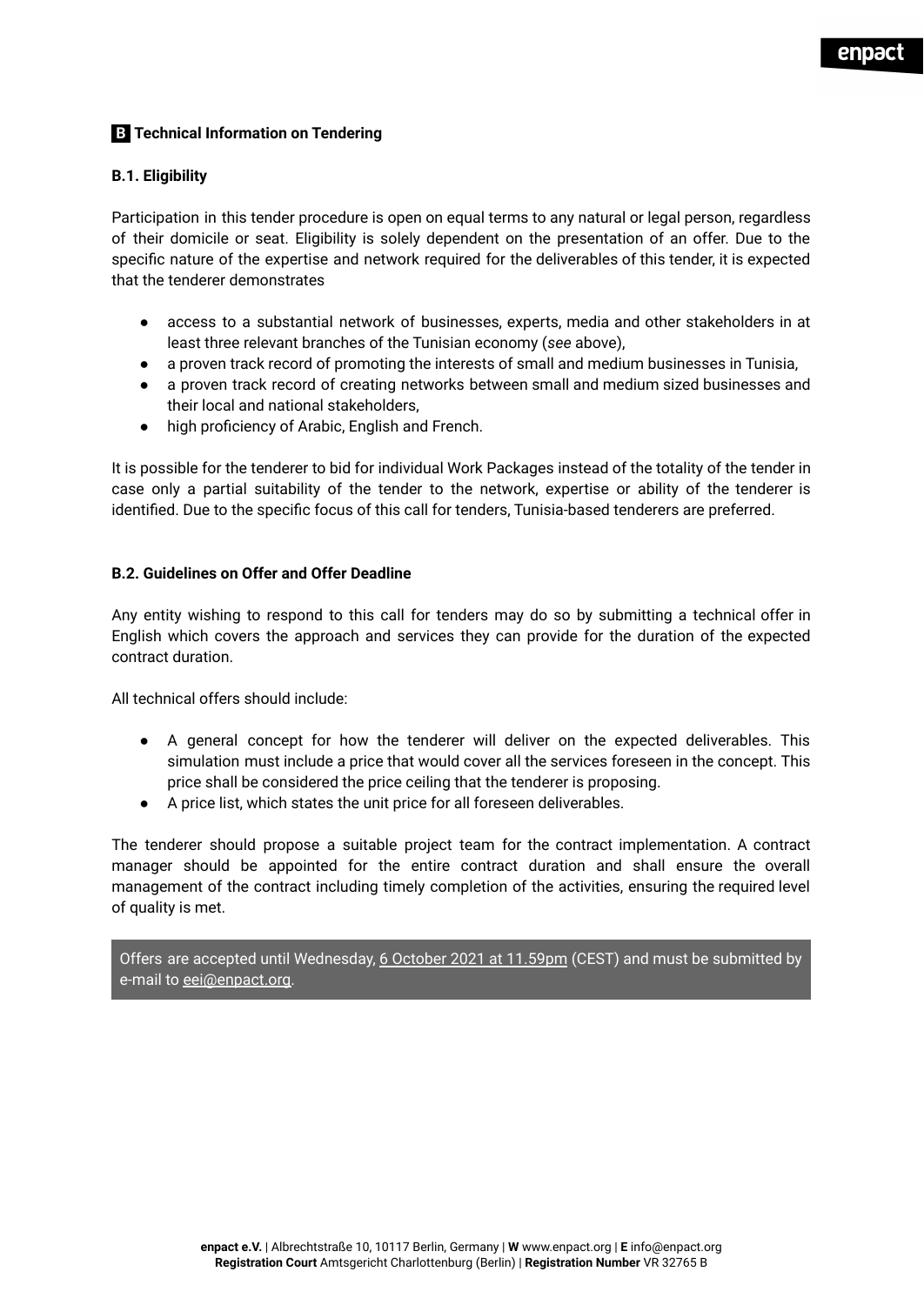## **B.3. Evaluation and Award**

#### *B.3.1. Award Criteria*

The contract will be awarded based on the tender featuring the best price-quality ratio (BPQR award method). The quality of the tender will be evaluated based on the criteria mentioned below; the maximum total quality score is 100.

Tenders that receive less than 60% of the maximum possible mark for the quality evaluation will be eliminated and their final score will not be calculated. Tenders that do not reach the minimum quality levels will be rejected and will not be ranked.

| <b>Components</b><br>[max. point value] | <b>Grading criteria</b><br>[max. point value]                                                                                                                                                                                                                                                                                                                                                                                                                                                                                                                                                                                                                                                                                                                                                                                                                                                                                                                                                                                                                                                                                                                                                                                                | <b>Point value</b>                           |
|-----------------------------------------|----------------------------------------------------------------------------------------------------------------------------------------------------------------------------------------------------------------------------------------------------------------------------------------------------------------------------------------------------------------------------------------------------------------------------------------------------------------------------------------------------------------------------------------------------------------------------------------------------------------------------------------------------------------------------------------------------------------------------------------------------------------------------------------------------------------------------------------------------------------------------------------------------------------------------------------------------------------------------------------------------------------------------------------------------------------------------------------------------------------------------------------------------------------------------------------------------------------------------------------------|----------------------------------------------|
| General<br>Requirements<br>$[45]$       | Does the proposal consist of the<br>$\bullet$<br>required elements (Concept and price list)? [5]<br>Was the proposal submitted in English and<br>submitted in time? [5]<br>Is the proposal clearly structured and<br>comprehensible against the background of the<br>service description? [5]<br>Is the offer designed in such a way that it<br>suggests the existence of skills in project and<br>time management? [5]<br>Does the offer fully comply and correspond to the<br>$\bullet$<br>(relevant) objectives stated in the tender<br>specifications? [5]<br>Does the tenderer demonstrate a high proficiency<br>of Arabic, French and English? [5]<br>Does the tenderer demonstrate a substantial<br>network of businesses, experts, media and other<br>stakeholders, such as business associations, in<br>at least three relevant branches of the Tunisian<br>economy (see above)? [5]<br>Does the tenderer demonstrate a proven track<br>$\bullet$<br>record of promoting the interests of small and<br>medium businesses in Tunisia? [5]<br>Does the tenderer demonstrate a proven track<br>$\bullet$<br>record of creating networks between small and<br>medium sized businesses and their local and<br>national stakeholders? [5] | Zero to five<br>points for each<br>criterion |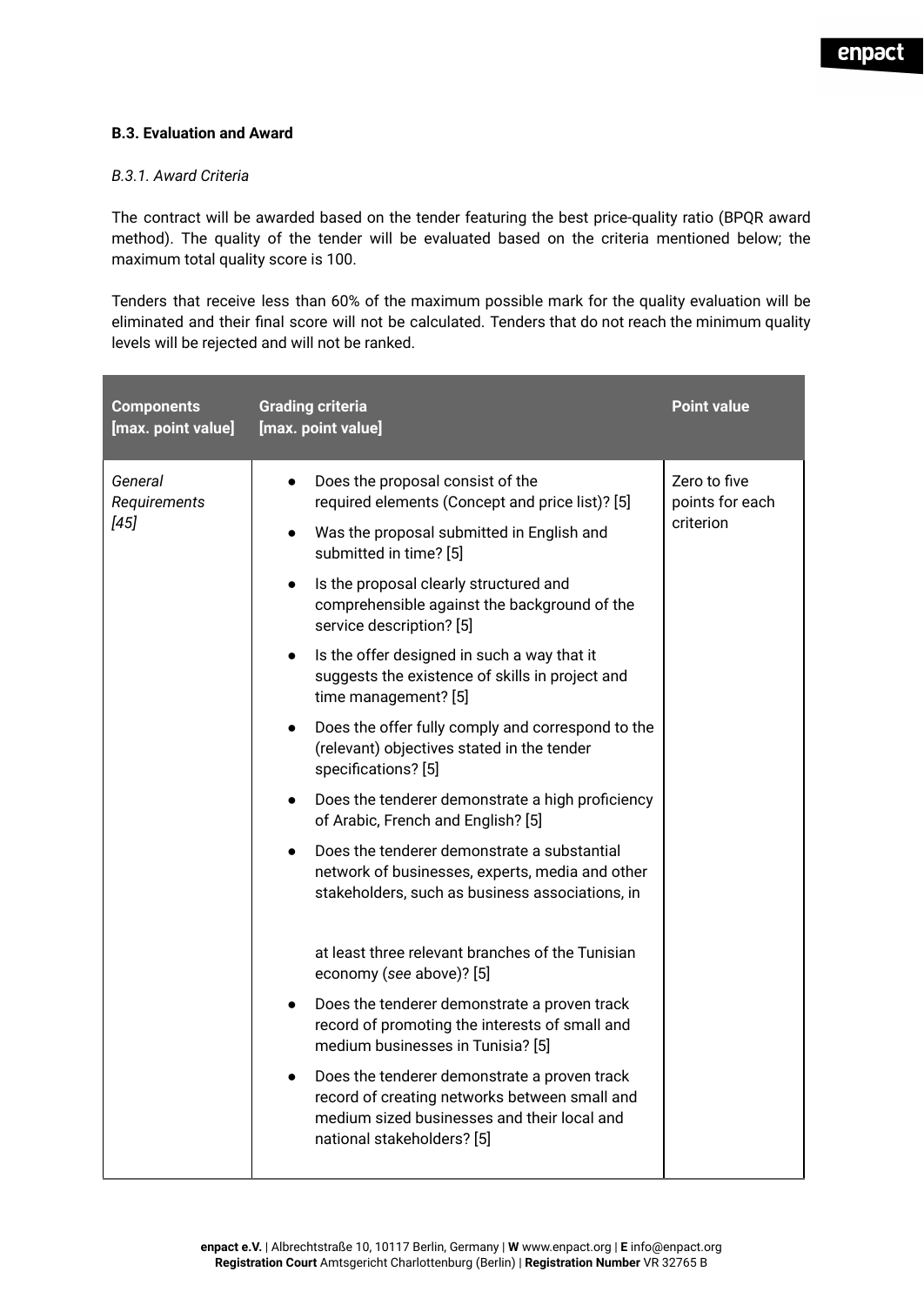# enpact

| <b>Components</b><br>[max. point value]               | <b>Grading criteria</b><br>[max. point value]                                                                                                                                                                                                                                                                                                                                                                                                                                                                                                                                                                                                                   | <b>Point value</b>                           |
|-------------------------------------------------------|-----------------------------------------------------------------------------------------------------------------------------------------------------------------------------------------------------------------------------------------------------------------------------------------------------------------------------------------------------------------------------------------------------------------------------------------------------------------------------------------------------------------------------------------------------------------------------------------------------------------------------------------------------------------|----------------------------------------------|
| Specific<br>Requirements:<br>Work Package 1<br>$[15]$ | Does the tenderer's project concept provide a detailed<br>and feasible plan for the implementation of the<br>deliverables:<br>A detailed description of potential stakeholders<br>from the indicated areas. [5]<br>A feasible approach of introducing the program<br>$\bullet$<br>to these stakeholders. [5]<br>A detailed overview of the media partners<br>$\bullet$<br>available to the tenderer. [5]                                                                                                                                                                                                                                                        | Zero to five<br>points for each<br>criterion |
| Specific<br>Requirements:<br>Work Package 2<br>$[25]$ | Does the tenderer's project concept provide a detailed<br>and feasible plan for the implementation of the<br>deliverables:<br>A detailed description of potential businesses<br>from the indicated areas. [5]<br>A credible and viable concept for accessing these<br>$\bullet$<br>businesses. [5]<br>A feasible approach of introducing the program<br>to these businesses. [5]<br>A credible approach to commit and monitor<br>$\bullet$<br>stakeholders to promote the program. [5]<br>All necessary qualifications and a credible<br>$\bullet$<br>commitment for supporting the process of<br>vetting applicants for their inclusion in the<br>program. [5] | Zero to five<br>points for each<br>criterion |
| Specific<br>Requirements:<br>Work Package 3<br>$[15]$ | Does the tenderer's project concept provide a detailed<br>and feasible plan for the implementation of the<br>deliverables:<br>A detailed description of potential experts and<br>mentors from the indicated areas. [5]<br>A feasible approach of requesting these experts<br>$\bullet$<br>and mentors for the program. [5]<br>All necessary qualifications and a credible<br>commitment for supporting the process of<br>vetting these individuals for their inclusion in the<br>program. [5]                                                                                                                                                                   | Zero to five<br>points for each<br>criterion |